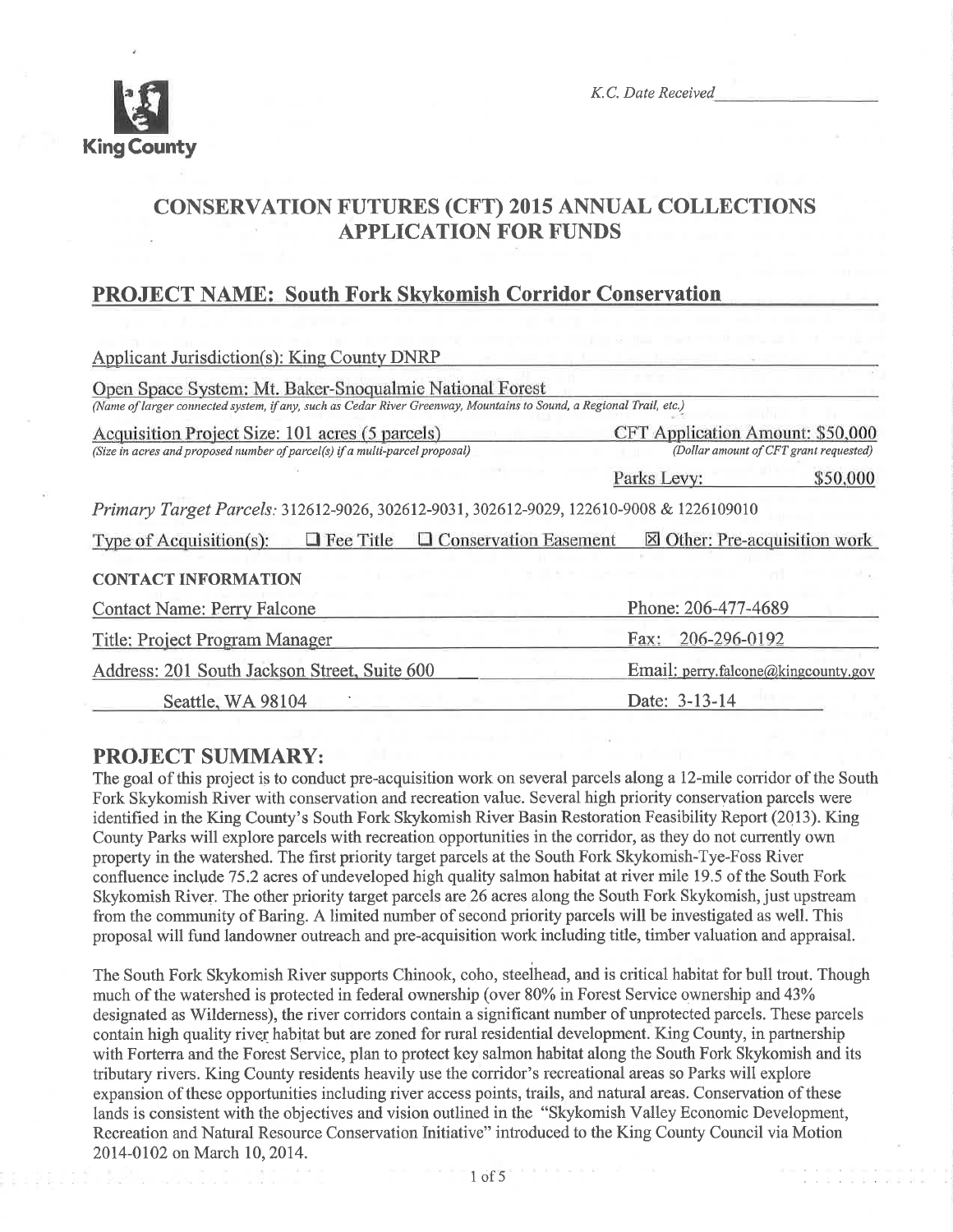#### 1. OPEN SPACE RESOURCES

- $\boxtimes$  A. Wildlife habitat or rare plant reserve  $\boxtimes$  B. Salmon habitat and aquatic resources  $\boxtimes$  C. Scenic resources
- 
- 
- $\Box$  D. Community separator
- $\boxtimes$  E. Historic/cultural resources
- 
- $\boxtimes$  F. Urban passive-use natural area/greenbelt<br> $\boxtimes$  G. Park/open space or natural corridor addition
- $\boxtimes$  H. Passive recreation opportunity/unmet needs

A. Wildlife habitat: The South Fork Skykomish River is surrounded by the Mount Baker-Snoqualmie National Forest. Some of the forest is managed for active forestry and recreation but 43% is designated as Wilderness Areas. The river provides habitat and migration corridors for a variety of mammals including black bear, coyote, cougar, foxes and longtailed weasels. The confluences with the Foss, Tye, and Miller Rivers provide excellent habitat for fish eating raptors including osprey and bald eagle. The intact riparian vegetation and natural river processes also provide ideal habìtat for songbirds, waterfowl and amphibians.

B. Salmon habitat and aquatic resources: The South Fork Skykomish River is home to Chinook salmon, steelhead and bull trout, listed as threatened under the Endangered Species Act. The US Fish and Wildlife Service have designated the South Fork as critical foraging, migration and overwintering habitat for bull trout populations. It is estimated that up to 25Yo of the entire Skykomish River Chinook population comes from the South Fork. The 2005 Snohomish River Basin (WRIA 7) Salmon Conservation Plan identifies the South Fork Skykomish River as a "mainstem - primary restoration" sub-basin. These lands are some of the highest priority salmon habitat actions identified in King County's Restoration Feasibility Report (2013). The priority parcels include 1.3 miles of South Fork Skykomish river shoreline and 300 feet of Tye River shoreline including high quality unarmored river shoreline habitat and intact riparian habitat. Most of the parcels are covered by mature native vegetation and contain no structures. The Baring priority parcels are undeveloped and lie between State Route 2 and the South Fork Skykomish River.

C. Scenic resources: The priority parcels provide scenic views of the South Fork Skykomish, Tye and Foss Rivers and associated floodplains. As King County's Foss River Road passes close to the river there are opportunities to view <sup>a</sup> natural floodplain and dynamic river. The corridor target parcels provide views of Mt Index, Mt. Baring and several other Cascade Mountain peaks. They include natural river frontage of mature forest and a healthy riparian zone; steep gradient, rocky river (on the Foss parcels) adjacent to the Foss River Road, and a broad main stem river (on the Baring parcels) adjacent to the state highway. State Route 2 is a national Scenic Byway, and the properties are within the Stevens Pass Greenway. Many recreationists pass these properties on the way to hiking, camping and other activities. These river reaches are also used by kayakers, and provide a natural scenic appearance for those boaters.

E. Historic/cultural resources: The properties are within the historic Skykomish valley, which has a rich history associated with the Great Northern Railway, completed across Stevens Pass in 1893. State Route 2 (adjacent to both target areas), completed in 1925, has been an avenue for transporting timber products as well as recreational users. Federal forest conservation management began in the valley in 1907, when President Theodore Roosevelt set aside these lands as National Forest. Logging occurred on private lands beginning in the early 20th century, originally by rail, and later by road. One of the priority parcels has a view of the Foss River Bridge, which is a designated King County Landmark. Some of the second priority parcels are along the Old Cascade Highway, which is a designated King County Heritage Corridor.

F. Urban passive-use natural area/greenbelt: The South Fork, Tye and Foss confluence parcels contribute to the surrounding undeveloped natural areas captured in the National Forest. They provide river access just two miles from the Town of Skykomish and less than half a mile from the unincorporated Timberlane Village. The other priority parcels provide anatural area adjacent to the community of Baring.

G. Park/open space or natural corridor addition: Over 80% of the South Fork Skykomish Watershed is protected in Mount Baker-Snoqualmie National Forest. The first priority and second priority parcels will provide a critical link between currently federally protected upland and unprotected riparian and riverine habitats. These areas will provide contiguity of habitat and floodplain processes that will benefit multiple species while providing connected open space areas for the surrounding community.

H. Passive recreation opportunitv/unmet needs: Land acquired in the future will be designated as a natural area and will allow passive recreation and river access. The property along the Foss River Road currently is an informal river access point for kayaking, boating, wildlife viewing, and fishing. The Baring property has public access potential for fishing, picnicking and kayaking. Though King County does not have a formal plan for recreational development along the Foss River Road properties, King County Parks is working with American Whitewater to leam more about the recreational needs of the kayakers and boaters that commonly use the reach. King County will explore other recreational opportunities on first and second priority parcels while collaborating with the Forest Service, Forterra, the Town of Skykomish and recreation groups to coordinate any expansion of recreational amenities or access.

7. Y X 1 5 0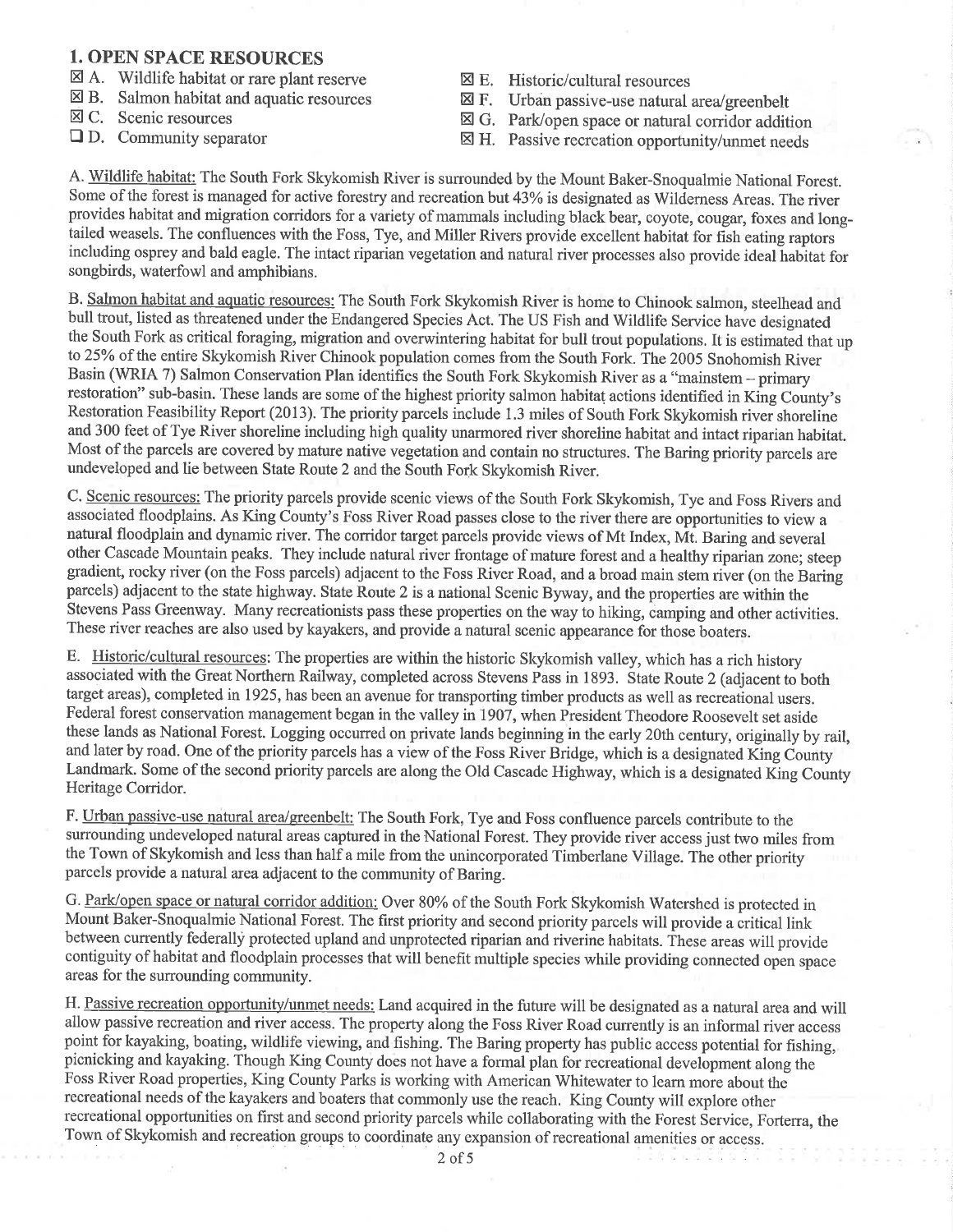#### 2. ADDITIONAL FACTORS

For the **proposed acquisition parcel(s)**, please mark all criteria that apply and thoroughly, yet succinctly, describe in the space below how the proposed acquisition satisfies each marked criteria.

- 8A. EducationaVinterpretive opportunity
- The <del>Macculonial Interpretate</del> opportunity<br> **⊠** B. Threat of loss of open space resources
- 8C. Ownership complexity/willing seller(s)/ownership interest proposed
- $\boxtimes$  D. Partnerships Describe any public or private partnerships that will enhance this project
- ⊠ E. Is the property identified in an adopted park, open space, comprehensive, or community plan?
- $\Box$  F. Transferable Development Credits (TDC) participation

A. Educational/interpretive opportunity: The priority parcels are in close proximity to the town of Skykomish and the communities of Baring and Timberlane Village. The corridor is along State Route 2 and is apopular tourist byway heading up to Stevens Pass. The parcels provide educational and interpretive opportunities for the surrounding communities to learn about the importance of floodplain processes for the recovery of salmonids, as well as the role of the nearby Great Northern Railway in the development of the valley. King County will work with the newly founded Skykomish Environmental Institute and other educational groups to coordinate Skykomish education efforts and potential interpretive signage on future acquisition parcels.

B. Threat of loss of open space resources: A small portion of forest along the Foss River Road was recently cleared and it is unclear if the landowner was simply logging the site or considering future development. The most significant urgency to these parcels is losing the site's ecological value to future logging activity as the landowner is the forestry company Weyerhaeuser. The Longview Timber company logged another similar riverfront parcel on the South Fork in the past three years.

C. Ownership complexity/willing seller/ownership interest: Forterra has engaged in preliminary discussions with Weyerhaeuser regarding selling three of the priority parcels and several other parcels in the watershed. They have expressed a willingness to consider an offer to purchase the properties identified in this proposal, consistent with their business objectives. Baring Timber LLC, the owner of the Baring area parcels has expressed its willingness to consider an acquisition offer. King County plans to begin discussions with these landowners in 2014 so appraisal funding available in20l5 could lead to acquisitions in 2016. Both Weyerhaeuser and other private landowners own the second priority parcels.

D. Partnerships: In 2013, King County, the Snoqualmie Watershed Forum and the US Forest Service collaborated to complete the Restoration Feasibility Report, which identified several restoration and protection priorities in the watershed. King County is currentþ working with Fortena, the Forest Service, the Snoqualmie Watershed Forum and the Town of Skykomish to develop a conservation and recreation vision for the watershed. Protection efforts on the South Fork will support Snohomish County's floodplain restoration projects downstream along the Braided Reach of the Skykomish River. King County Noxious weeds have been controlling invasive knotweed along the river since 2005 which has improved riparian habitat.

E. Is the property identified in an adopted park, open space, comprehensive or community plan: The project is listed in the Snohomish Basin (WRIA 7) Three Year Work Plan which is the current capital project list of the Snohomish Basin River Basin Salmon Conservation Plan.'The project is listed in the 2013 Three Year Work Plan as project #07-HSR-019 and is also listed in King County's Restoration Feasibility Report. Some of the corridor's parcels are in South Fork river reaches that were identified by the county's Waterways 2000 conservation effort.

The target parcels are consistent with the 2010 King County Open Space Plan's acquisition criteria which call for the acquisition of parcels that: provide multiple functions (such as habitat protection, passive recreation, scenic corridors); help buffer urban/rural areas; provide regional recreation for areas where such opportunities are not currently available or underserved in the existing system; and conservation actions which serve to implement the WRIA plan's conservation goals.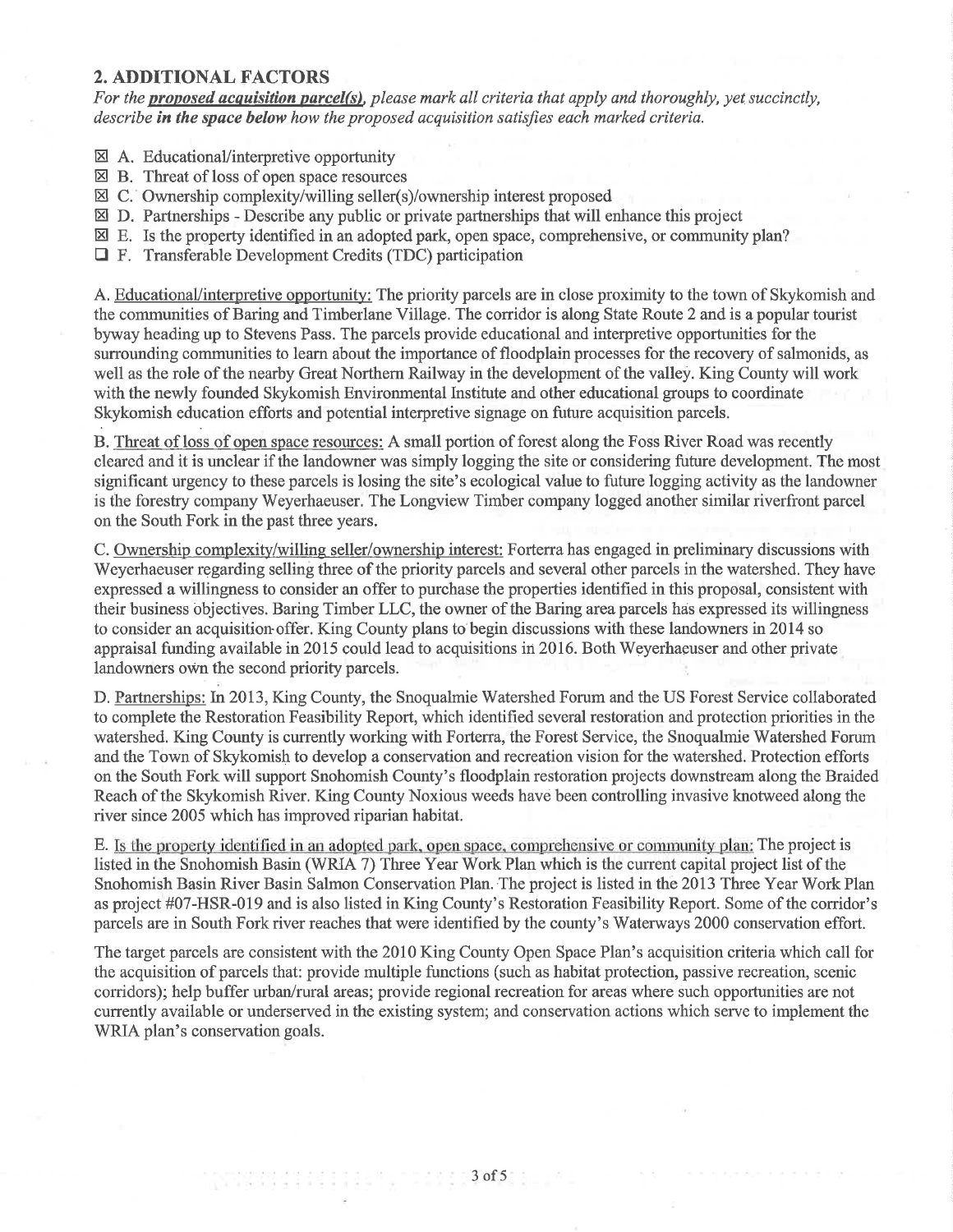#### **3. STEWARDSHIP AND MAINTENANCE**

How will the property be stewarded and maintained? Does the property lend itself to volunteer stewardship opportunities? How will ongoing stewardship and maintenance efforts be funded?

Properties acquired in the future through this effort will become part of the King County Parks Division inventory. Parks will follow standard protocols to inventory, steward and maintain the properties. As Parks does not currently own property in the watershed, they will explore cost effective partnerships to enhance the long-term maintenance of acquired properties. Parks will collaborate with the Water and Land Resources Division to identify and implement opportunities for habitat restoration such as noxious weed control and riparian restoration. Volunteer and community stewardship opportunities may be possible on this property where appropriate.

#### 4. PROJECT BUDGET

| 1) TOTAL CFT APPLICATION AMOUNT <sup>a</sup> | <b>CFT: \$50,000</b> |
|----------------------------------------------|----------------------|
| 2) TOTAL PEL APPLICATION AMOUNT              | <b>PEL: \$50,000</b> |

 $^a$ Allowable CFT acquisition costs (Ordinance 14714): The disbursement of funds shall be made only for capital project expenditures that include costs of acquiring real property, including interests in real property, and the following costs: the cost of related relocation of eligible occupants, cost of appraisal, cost of appraisal review, costs of title insurance, closing costs, pro rata real estate taxes, recording fees, compensating tax, hazardous waste substances reports, directly related staff costs and related legal and administrative costs, but shall not include the cost of<br>preparing applications for conservation futures funds.  ${}^b$ King County projects only, if applicable.

#### Estimation of property value:

Briefly note how land values have been estimated (i.e., appraisal, property tax assessment, asking price, letter of value or other means).

Property values are estimated by King County property agents based on residential values in the area and mature timber acreage.

| <b>PROJECT COSTS</b>                                   | <b>ESTIMATED DOLLAR AMOUNT OR RANGE</b> |
|--------------------------------------------------------|-----------------------------------------|
| Total property interest value                          |                                         |
| Title and appraisal work                               | \$70,000                                |
| Closing, fees, taxes                                   |                                         |
| Relocation                                             |                                         |
| Hazardous waste reports                                |                                         |
| Directly related staff, administration and legal costs | \$30,000                                |
| <b>Total Project Costs (CFT and other funds)</b>       | \$100,000                               |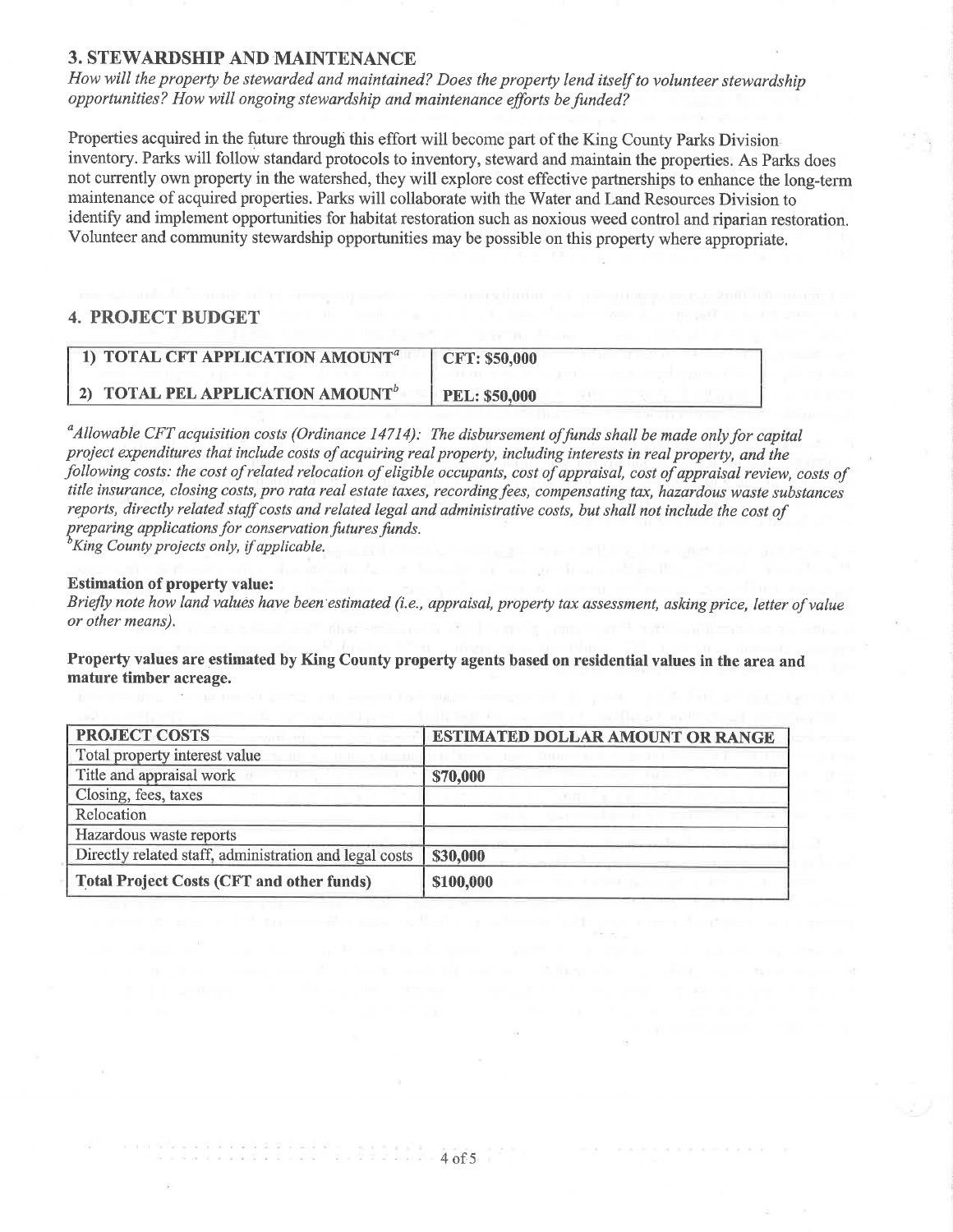| <b>MATCHING FUNDS: Existing Sources</b><br>(CFT can only provide a maximum of 50% of anticipated<br>project costs) | <b>DATE</b><br>(Expended or Committed) | <b>DOLLAR AMOUNT</b><br>(Expended or Committed) |
|--------------------------------------------------------------------------------------------------------------------|----------------------------------------|-------------------------------------------------|
|                                                                                                                    |                                        |                                                 |
|                                                                                                                    |                                        |                                                 |
|                                                                                                                    |                                        |                                                 |
| <b>Total CFT Funds Previously Received</b><br><b>This Project</b>                                                  |                                        |                                                 |
| <b>Total Matching Funds and Past CFT Funds</b><br><b>Currently Identified</b>                                      |                                        |                                                 |
| <b>Unidentified Remaining Match Need</b>                                                                           |                                        |                                                 |

#### Unidentified remaining match need: What funds are anticipated and what is the time frame?

Please briefly discuss how the unidentified remaining match need above will be met.  $N/A$ 

#### 5. IN-KIND CONTRIBUTIONS FROM PARTNERSHIPS

| <b>Brief Activity Description</b> | <b>Dollar Value of</b><br>In-kind<br><b>Contribution</b> | <b>Status</b><br>(Completed or Proposed) | <b>Activity Date Range</b><br>(Completion Date or Proposed<br>Completion Date) |
|-----------------------------------|----------------------------------------------------------|------------------------------------------|--------------------------------------------------------------------------------|
|                                   |                                                          |                                          |                                                                                |
|                                   |                                                          |                                          |                                                                                |
| <b>TOTAL</b>                      |                                                          |                                          |                                                                                |

#### 6. ATTACHED MAPS (*Two maps are now required: 1*) site map and 2) general location map; you may also include one additional map, aerial photo or site photo)

8 1/2 x 11" maps are preferred, but 11 x 17" is acceptable if folded and hole-punched for insertion into a three-ring binder.

Site Map that shows the following:

- Each parcel proposed for acquisition in yellow or distinct shading and an indication of any parcel proposed for less than  $\bullet$ fee simple acquisition, such as a conservation easement;
- Location of any proposed development to the site such as parking, trails or other facilities;  $\bullet$
- Location of any proposed site restoration;  $\bullet$
- Existing adjacent public (local, state or federal) parks or open spaces labeled and shown in dark green or distinct  $\bullet$ shading.

**Location Map** that shows the following:

- Other permanently protected open spaces (private, non profit, institutional, etc.) shown in light green or distinct shading;
- Major water courses such as creeks, rivers, lakes or wetlands;  $\bullet$
- Major roads, arterial roads or regional trails.
- Map scale: This map should show approximately a ten-mile radius around the proposed acquisition(s).  $\blacksquare$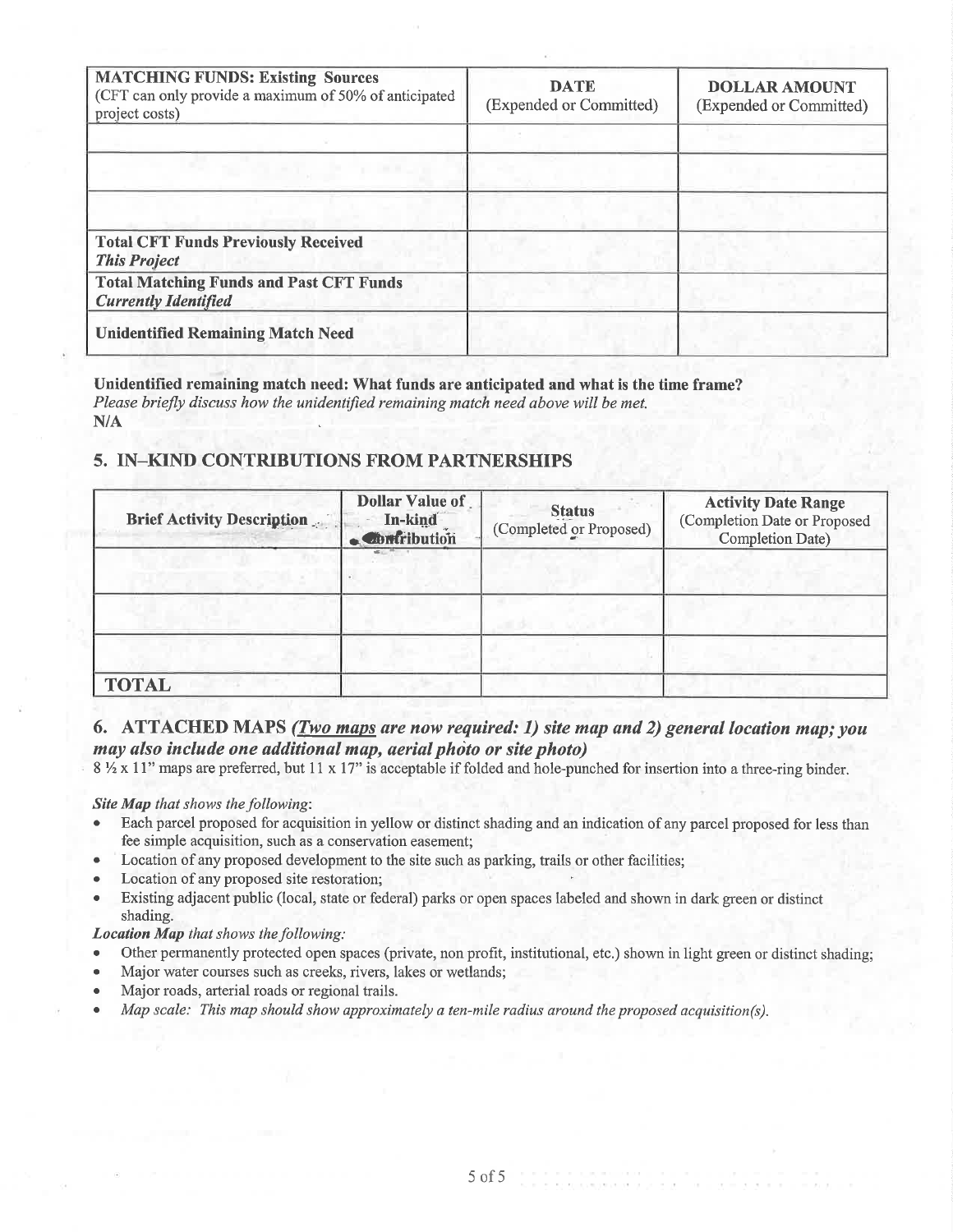

klinkat<br>\\dnrp1\projects\WLRD\14004\Skykomish\_Acquistions\_Ortho.mxd